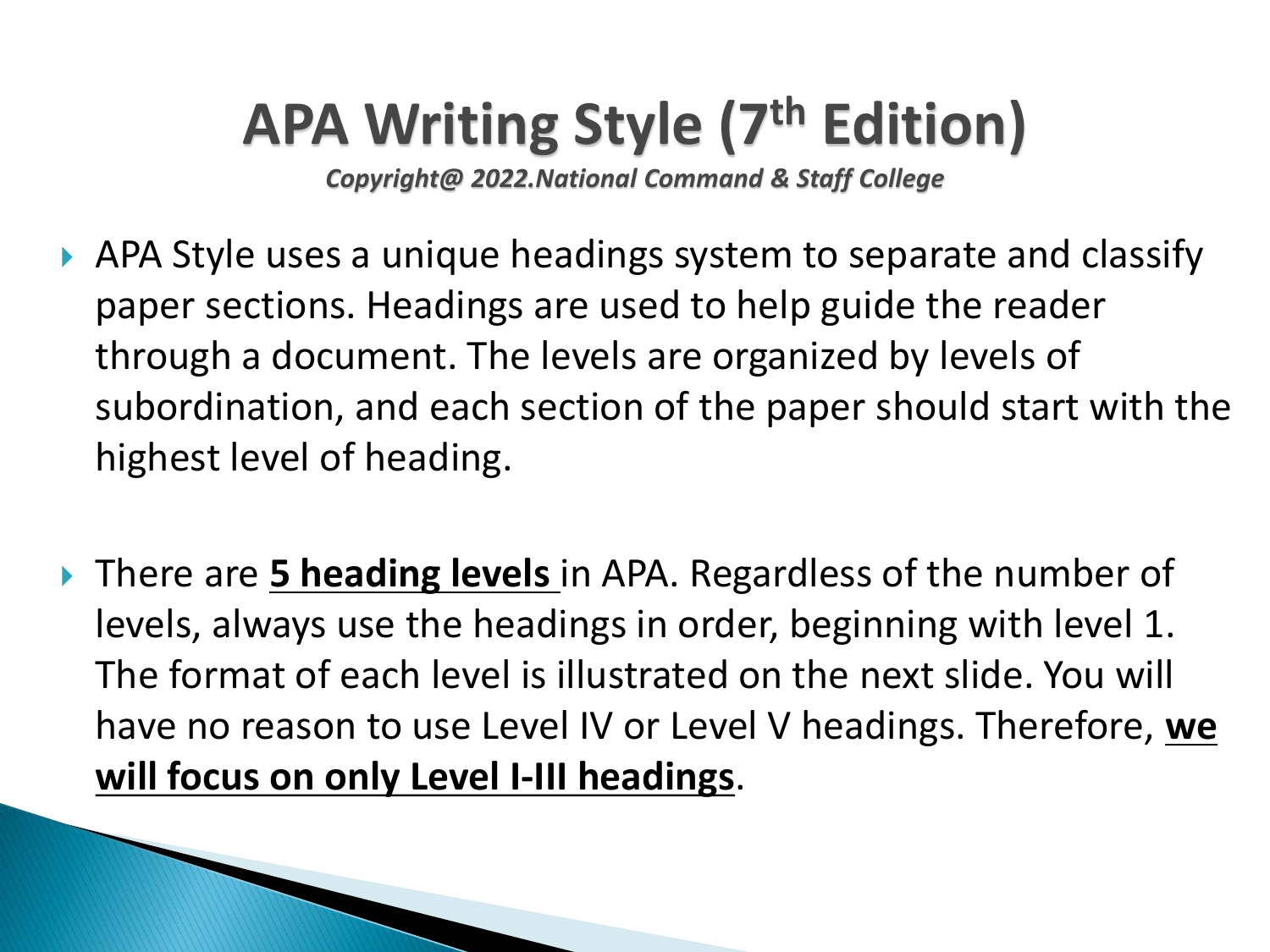### **APA Writing Style (7th Edition)** *Use of Level I-III Headings*

**If your case study analysis** has three sections, some of which have subsections and some of which don't, you must use **headings**  depending on the **level of subordination**. Section headings receive level one format. Subsections receive level two format. Subsections of subsections receive level three format. **\* See example on next slide**

| Level | <b>Format</b>                                               |
|-------|-------------------------------------------------------------|
|       | <b>Centered, Boldface, Uppercase and Lowercase Headings</b> |
|       | Left-aligned, Boldface, Uppercase and Lowercase Heading     |
| 3     | Indented, boldface, lowercase heading with a period.        |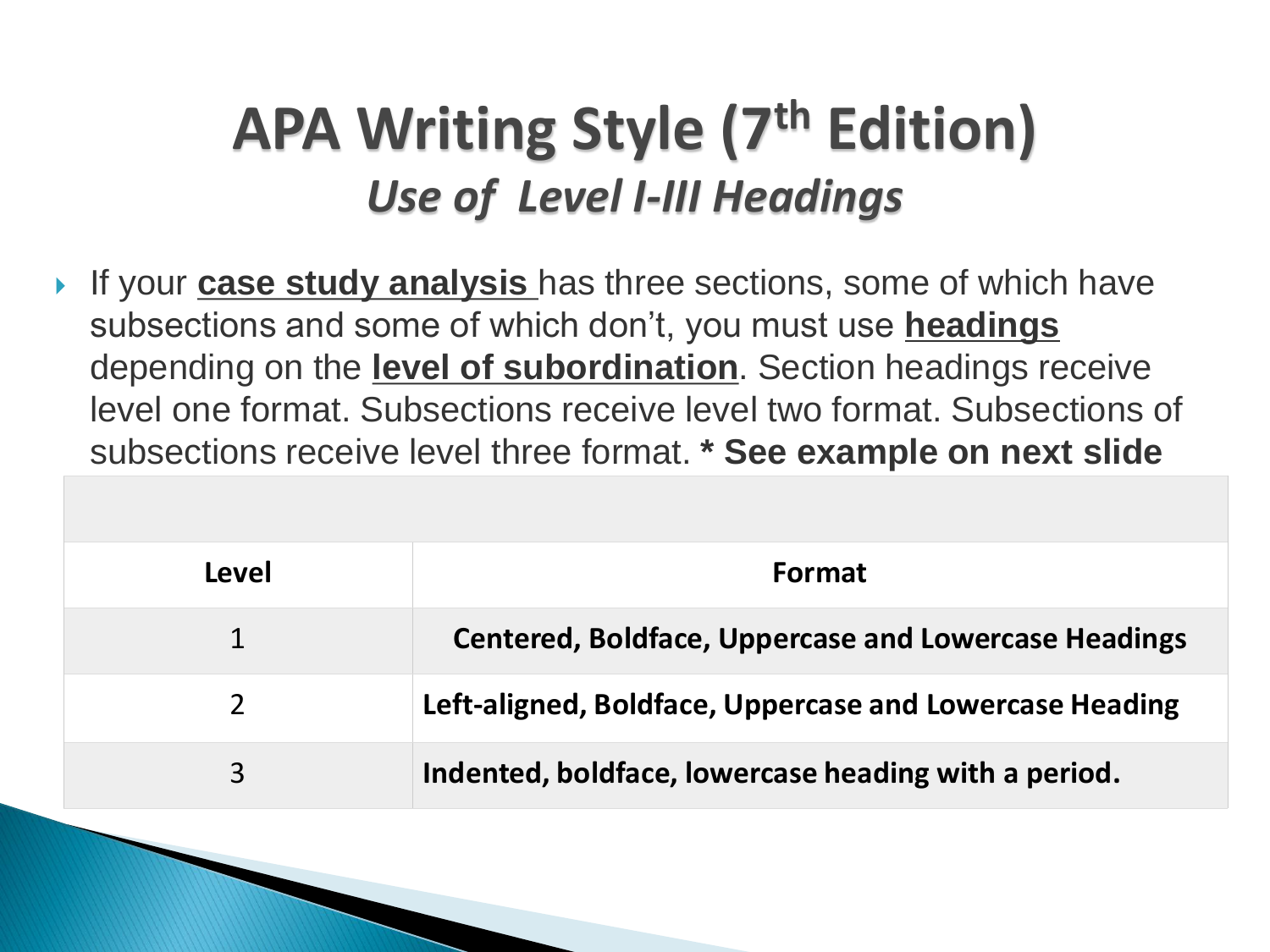## **Example of Level I-III Headings**

### **Risk Management (RM): The Case for the Progressive Law Enforcement Leader** (Level1)

◦ **Note: Centered, Boldface, Uppercase and Lowercase Headings**

### **Risk Management and Police Leadership** (Level II)

◦ **Note**: **Left-aligned, Boldface, Uppercase and Lowercase Heading**

- Human. (Level III)
- Environment. (Level III)
- Machine. (Level III)
- External factors. (Level III)
- Note: **Indented, boldface, lowercase heading with a period.**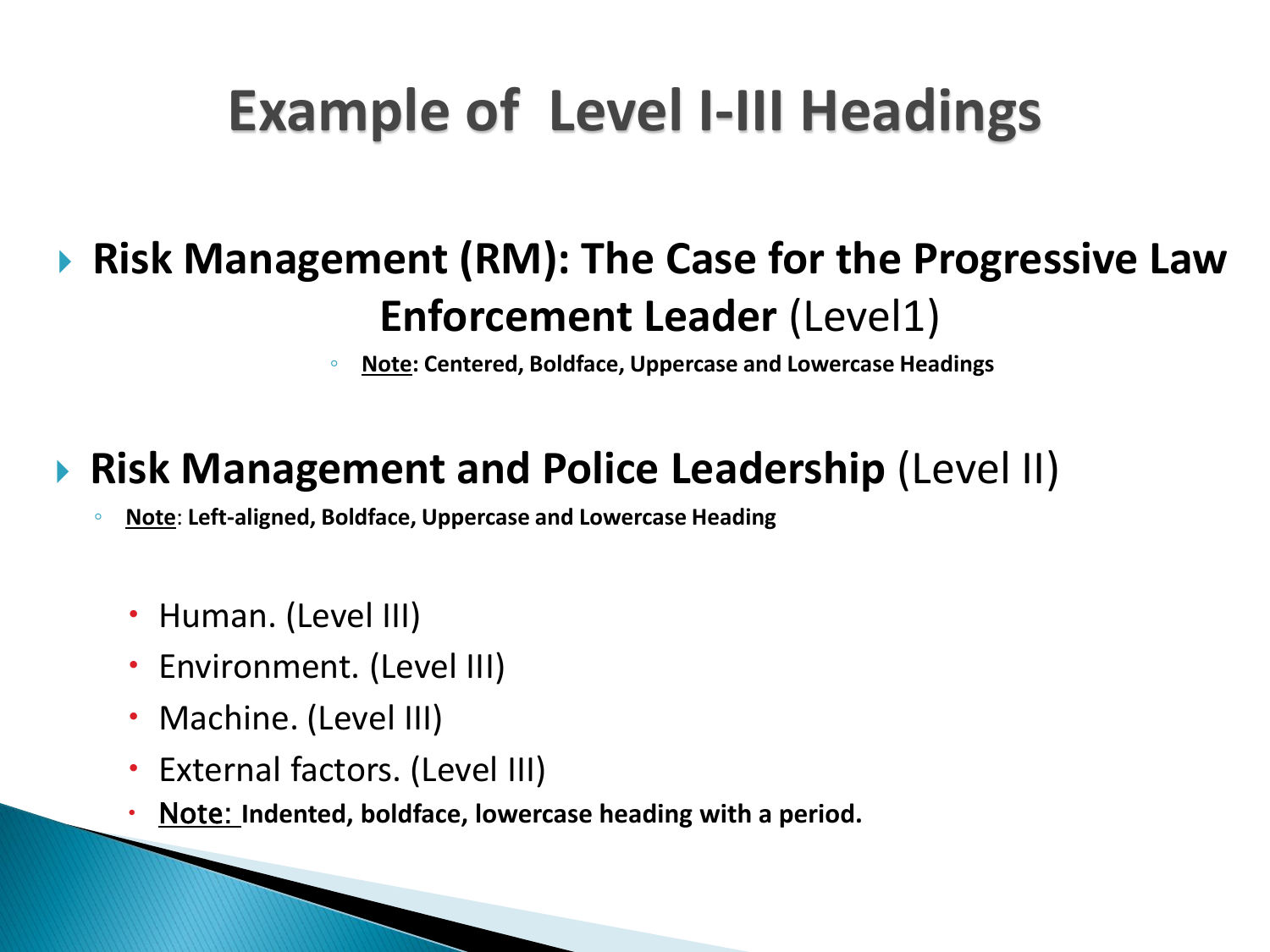# APA Writing Style (7th Edition) Examples of "in-text" referencing

- ▶ Normore and Javidi (2019) state, "leadership and management are two different concepts oftentimes misused interchangeably" (p. 17)
	- **Note:** the use of "and" at the beginning of a statement (not "&")
	- **Note:** the use of quotation marks & page number because the statement is a direct quote
- Leadership is frequently used in place of management; yet, the two concepts are very different in nature (Normore & Javidi, 2019).
	- **Note:** the use of "&" at the end of a statement (not the beginning)
	- **Note:** the statement is paraphrased and therefore not need to use quotation marks or page number.
- If statement is from an electronic source with no page number for a "direct quote", you must use "para. #" instead. (e.g., Normore & Javidi, 2019, para. 9).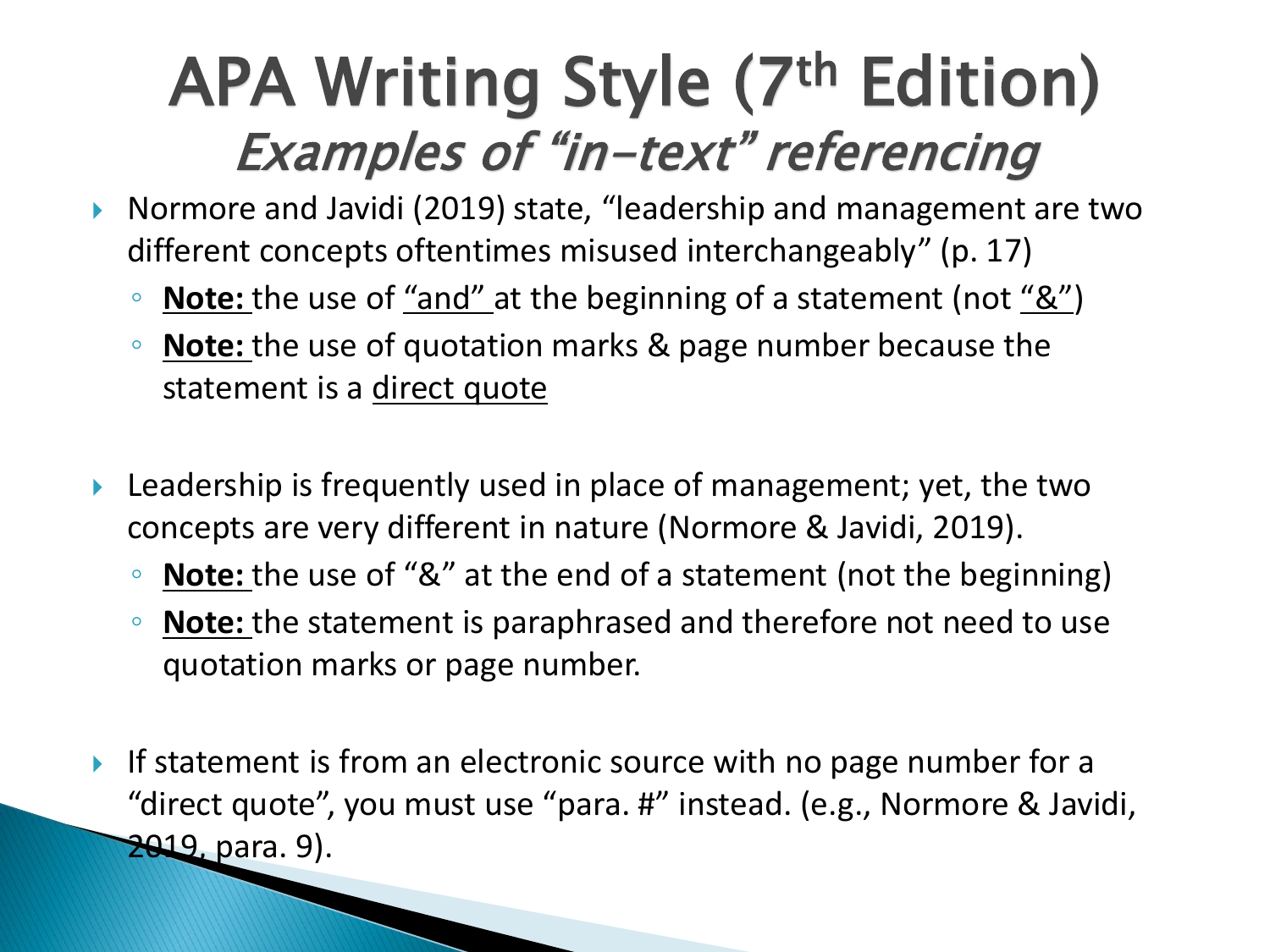# APA Writing Style (7th Edition) Appropriate use of Reference List

#### **Book**

Normore, A.H., Long, L., & Javidi, M. (2019). *The handbook of research on strategic communication, leadership, and conflict management in modern organizations.* IGI Global Publishers. doi.??

#### **Professional Article**

Zoller, K., Normore, A.H., & Harrison, E. (2013). Leadership thinking: A discipline of the mind for the effective law enforcement supervisor. *Journal of Authentic Leadership in Education, 2(*4), 1-10.

#### **Book Chapter**

Javidi, A., Long, L., Javidi, M., Brooks-Hill, L., & Normore, A.H., & Klopovic, J. (2019). Credible

 negotiation leadership: Using principled negotiation to improve international negotiation. In, A.H. Normore, M. Javidi & L. Long (Eds.), *Handbook of research on strategic communication, leadership and conflict management in modern organizations* (86-104). IGI Global. doi.??

#### **Electronic/Internet Source**

Primicerio, J., & Normore, A.H. (2018). *Historical context of policing and community relations: An American perspective.* Retrieved May 10, 2021, from http://www.policechiefmagazine.org/transformation- of-community-police-relationsthrough-history/